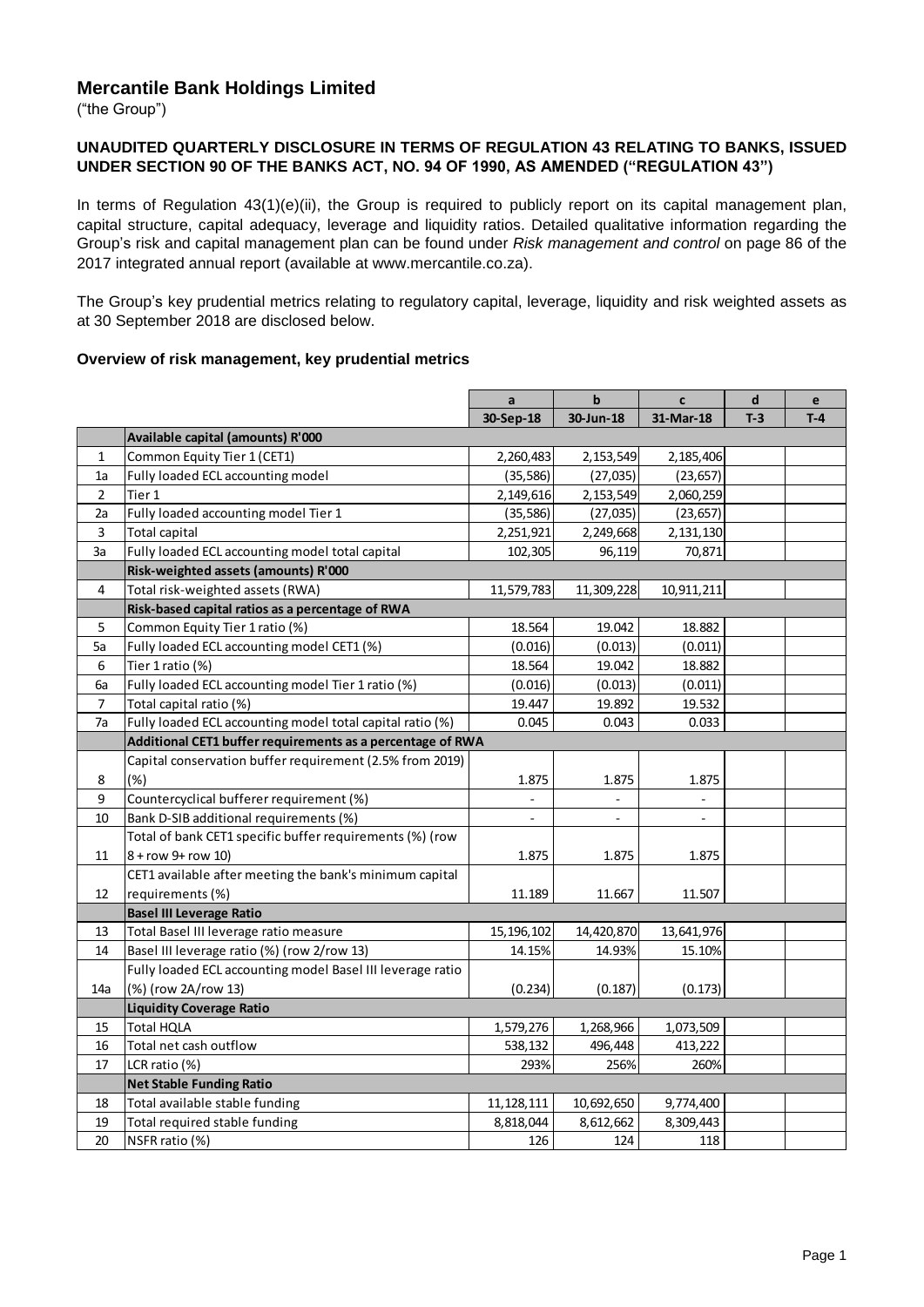### **Overview of risk weighted assets**

|              |                                                  | Mercantile Bank Holdings Limited |            | <b>Mercantile Bank Limited</b> |                      |            |              |
|--------------|--------------------------------------------------|----------------------------------|------------|--------------------------------|----------------------|------------|--------------|
|              |                                                  | <b>RWA</b>                       |            | Minimum                        | <b>RWA</b>           |            | Minimum      |
|              |                                                  |                                  |            | capital                        |                      |            | capital      |
| Line         | R'000                                            |                                  |            | requirements                   |                      |            | requirements |
|              |                                                  |                                  |            | (1)                            |                      |            | (1)          |
| #            |                                                  | $Sep-18$                         | $Sep-17$   | $Sep-18$                       | $Sep-18$<br>$Sep-17$ |            | $Sep-18$     |
| $\mathbf{1}$ | Credit risk (excluding counterparty credit risk) |                                  |            |                                |                      |            |              |
|              | (CCR)                                            | 9,036,275                        | 8,779,269  | 1,005,286                      | 9,164,824            | 8,765,958  | 1,019,587    |
| 2            | - Of which standardised approach (SA)            | 9,036,275                        | 8,779,269  | 1,005,286                      | 9,164,824            | 8,765,958  | 1,019,587    |
| 3            | Of which internal rating-based (IRB) approach    |                                  |            |                                |                      |            |              |
| 4            | Counterparty credit risk                         | 41,149                           | 34,002     | 4,578                          | 41,149               | 34,002     | 4,578        |
| 5            | - Of which standardised approach for             |                                  |            |                                |                      |            |              |
|              | counterparty credit risk (SA-CCR) <sup>(2)</sup> | 41,149                           | 34,002     | 4,578                          | 41,149               | 34,002     | 4,578        |
| 6            | - Of which internal model method (IMM)           |                                  |            |                                |                      |            |              |
| 16           | Market risk                                      | 5,650                            | 45,338     | 629                            | 5,650                | 45,338     | 629          |
| 17           | - Of which standardised approach (SA)            | 5,650                            | 45,338     | 629                            | 5,650                | 45,338     | 629          |
| 18           | - Of which internal model approaches (IMM)       |                                  |            |                                |                      |            |              |
| 19           | Operational risk                                 | 1,610,095                        | 1,416,419  | 179,123                        | 1,543,303            | 1,373,491  | 171,692      |
| 20           | - Of which Basic Indicator Approach              |                                  |            |                                |                      |            |              |
| 21           | - Of which standardised Approach                 | 1,610,095                        | 1,416,419  | 179,123                        | 1,543,303            | 1,373,491  | 171,692      |
| 22           | - Of which Advanced Measurement Approach         |                                  |            |                                |                      |            |              |
| 23           | Other risk                                       | 886,614                          | 701,004    | 98,636                         | 1,045,247            | 809,166    | 116,284      |
| 25           | Total                                            | 11,579,783                       | 10,976,032 | 1,288,252                      | 11,800,173           | 11,027,955 | 1,312,770    |

(1) The minimum capital requirement per risk category is 11.125%, which comprises the base minimum (8.00%), plus the pillar 2A systemic risk add-on (1.25%), plus the conservation buffer (1.875%).

(2) The Bank applies the current exposure method to calculate counterparty credit risk.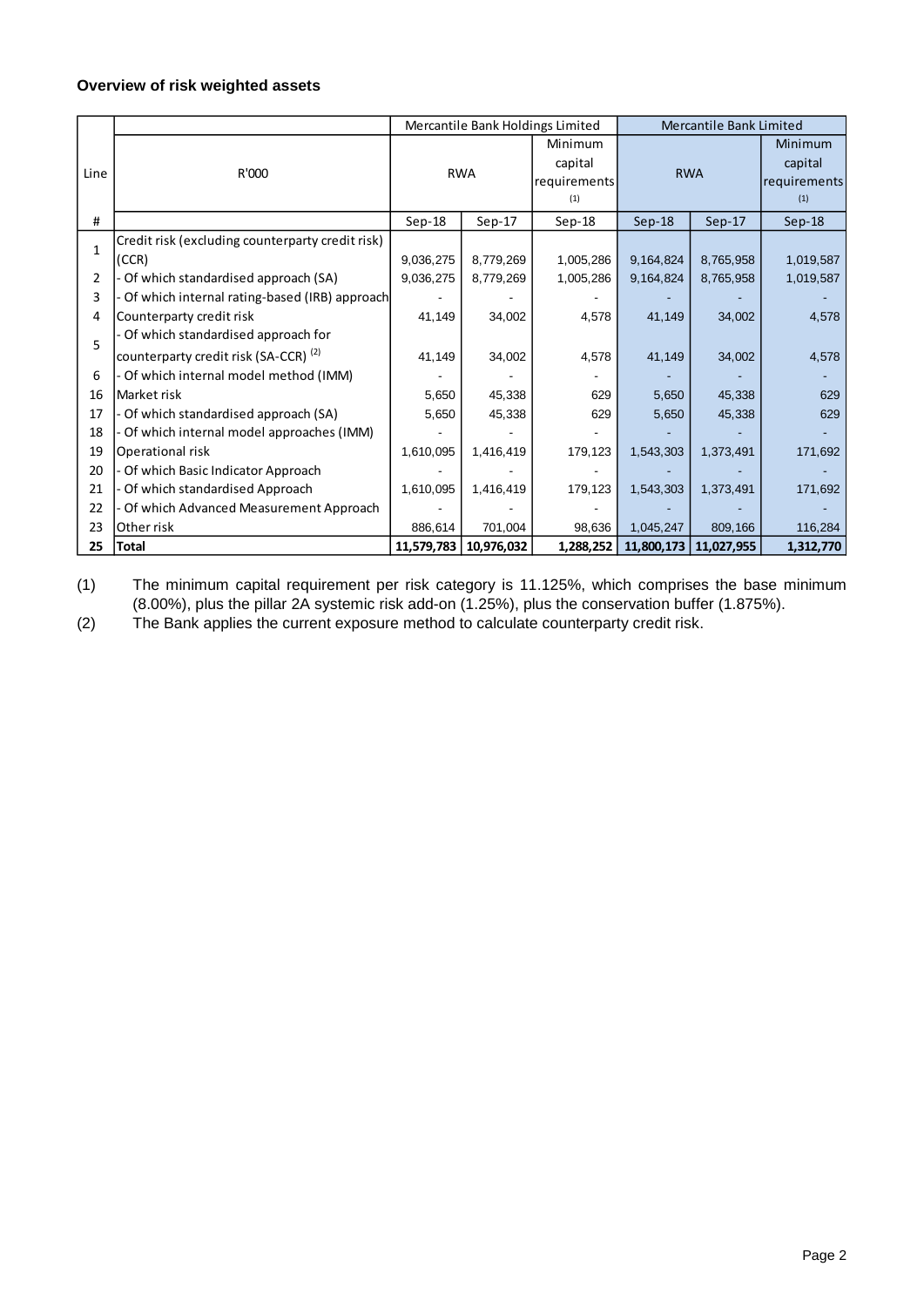### **Capital adequacy**

In terms of Regulation 43, the Group is required to disclose quantitative information on its capital adequacy ratios on a quarterly basis. The consolidated capital position of the Group and the capital position of Mercantile Bank Limited ("Bank"), as at 30 September 2018, are set out below. For additional detail in this regard, please refer to annexure A.

|                                                                | Group         | <b>Bank</b> |
|----------------------------------------------------------------|---------------|-------------|
|                                                                | R'000         | R'000       |
| Tier 1 capital                                                 | 2 149 616     | 2 185 630   |
| Total regulatory capital                                       | 2 2 5 1 9 2 1 | 2 276 328   |
| Tier 1 capital adequacy ratio (%)                              | 18.6          | 18.5        |
| Total capital adequacy ratio (%)                               | 19.4          | 19.3        |
| Total capital requirement prior to buffer (@ 9.25%)            | 1 071 130     | 1 091 516   |
| Add-on countercyclical buffer (0.0%)                           |               |             |
| Add-on capital conservation buffer (1.875%)                    | 217 121       | 221 253     |
| Total capital requirement ratio (@ 11.125%)                    | 1 288 251     | 1 312 769   |
| Components of capital:                                         |               |             |
| Tier 1                                                         |               |             |
| Ordinary share capital and share premium                       | 1 207 270     | 1 483 300   |
| Appropriated retained earnings                                 | 924 944       | 813815      |
| Unrealised gains and losses on available for sale items        | 5 1 8 6       | 5 2 3 6     |
| <b>Actuarial reserve</b>                                       | (6218)        | (6218)      |
| Property revaluation reserve                                   | 129 301       |             |
|                                                                | 2 2 6 0 4 8 3 | 2 296 133   |
| Less: Deductions                                               | (110 867)     | (110503)    |
|                                                                | 2 149 616     | 2 185 630   |
| Tier 2                                                         |               |             |
| General allowance for credit impairment: standardised approach | 102 305       | 90 698      |

## **Leverage Ratio Disclosure**

In terms of Regulation 43(1)(e)(iii)(G), the Group is required to provide a summarised comparison of the accounting assets and the regulatory leverage ratio differences, as well as the Leverage Ratio positions of the Group and of the Bank, as at 30 September 2018. These are set out over the page.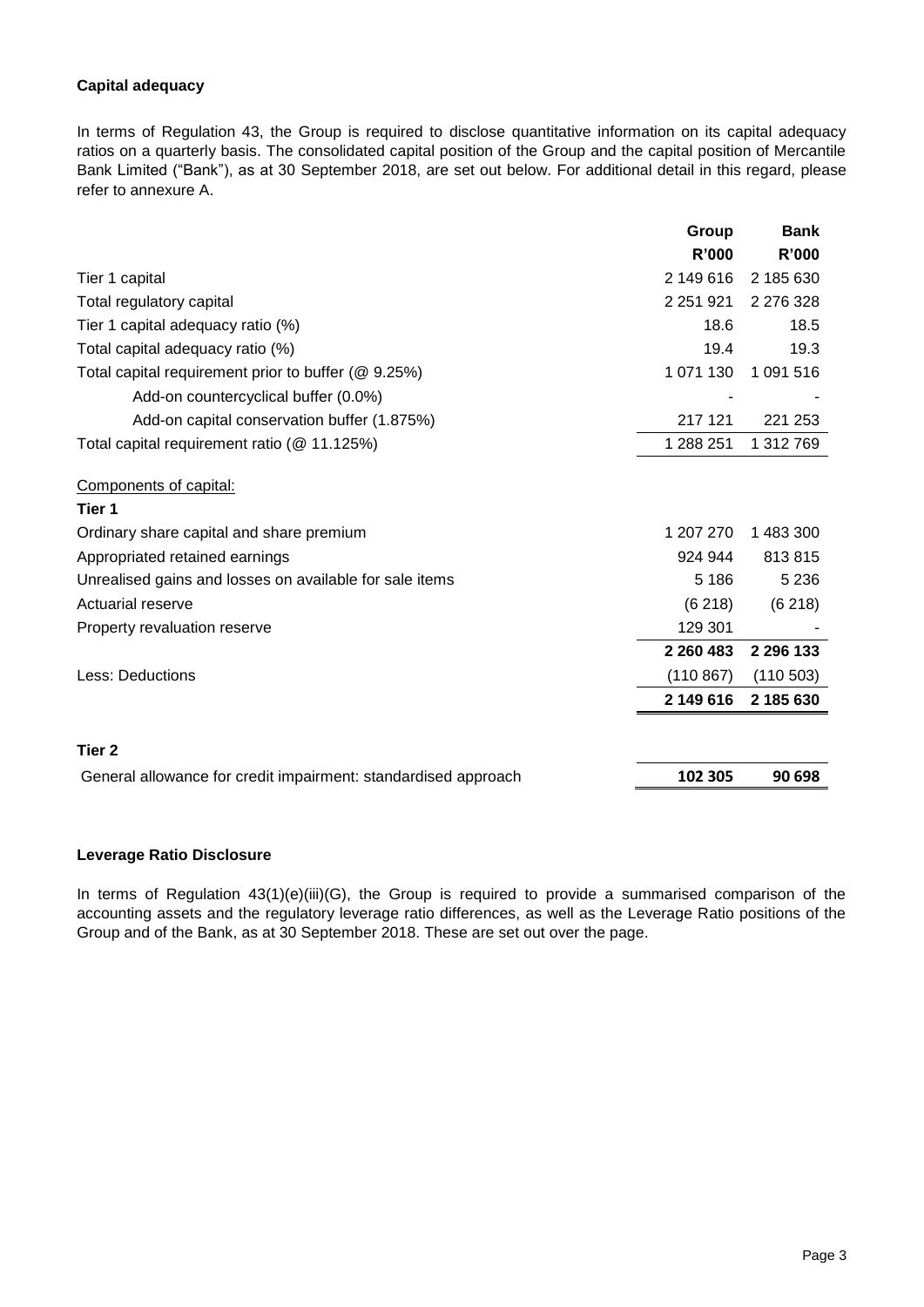|                |                                                                  | <b>Mercantile</b><br><b>Bank</b><br><b>Holdings</b> | <b>Mercantile</b><br><b>Bank</b><br>Limited |
|----------------|------------------------------------------------------------------|-----------------------------------------------------|---------------------------------------------|
| Line           |                                                                  | Limited                                             |                                             |
| #              | <b>R'000</b>                                                     | 30-Sep-18                                           | 30-Sep-18                                   |
| $\mathbf{1}$   | Total consolidated assets as per published financial statements  | 14,664,967                                          | 14, 167, 144                                |
| $\mathcal{P}$  | Adjustment for investment in banking, financial, insurance or    |                                                     |                                             |
|                | commercial entities that are consolidated for accounting         |                                                     |                                             |
|                | purposes but are outside the scope of regulatory consolidation   |                                                     |                                             |
|                |                                                                  |                                                     |                                             |
| 3              | Adjustment for fiduciary assets recognised on the balance        |                                                     |                                             |
|                | sheet pursuant to the operative accounting framework but         |                                                     |                                             |
|                | excluded from the leverage ratio exposure measure                |                                                     |                                             |
| $\overline{a}$ | Adjustment for derivative financial instruments                  | (12, 344)                                           | (12, 344)                                   |
| 5              | Adjustment for securities financing transactions (i.e. repos and |                                                     |                                             |
|                | similar secured lending)                                         |                                                     |                                             |
| 6              | Adjustment for off-balance sheet items (i.e. conversion to       |                                                     |                                             |
|                | credit equivalent amounts of off-balance sheet exposures)        | 541,079                                             | 636,754                                     |
| $\overline{7}$ | Other adjustments                                                | 2,400                                               | (8,820)                                     |
| 8              | Leverage ratio exposure                                          | 15,196,102                                          | 14,782,734                                  |

|                         |                                                                                                                                                |                | Mercantile Bank Holdings Mercantile Bank Limited |               |               |  |
|-------------------------|------------------------------------------------------------------------------------------------------------------------------------------------|----------------|--------------------------------------------------|---------------|---------------|--|
| Line                    |                                                                                                                                                | Limited        |                                                  |               |               |  |
| #                       | <b>R'000</b>                                                                                                                                   | 30-Sep-18      | 30-Sep-17                                        | 30-Sep-18     | 30-Sep-17     |  |
|                         | On balance sheet exposures                                                                                                                     |                |                                                  |               |               |  |
|                         | On-balance sheet items                                                                                                                         | 14,731,147     | 12,738,133                                       | 14,221,741    | 12,281,843    |  |
| 1                       | (excluding derivatives and SFTs, but including collateral)                                                                                     |                |                                                  |               |               |  |
| $\overline{2}$          | Asset amounts deducted in determining Basel III Tier 1 capital                                                                                 | (110, 867)     | (120, 758)                                       | (110, 503)    | (120, 465)    |  |
| $\overline{\mathbf{3}}$ | <b>Total on-balance sheet exposures</b>                                                                                                        | 14,620,280     | 12,617,375                                       | 14, 111, 238  | 12, 161, 378  |  |
|                         | (excluding derivatives and SFTs) (sum of lines 1 and 2)                                                                                        |                |                                                  |               |               |  |
|                         | Derivative exposures                                                                                                                           |                |                                                  |               |               |  |
| 4                       | Replacement cost associated with all derivatives transactions (ie<br>net of eligible cash variation margin)                                    | 22,398         | 24,310                                           | 22,398        | 24,310        |  |
| 5                       | Add-on amounts for PFE associated with all derivatives transactions                                                                            | 12,344         | 19,768                                           | 12,344        | 19,768        |  |
| 6                       | Gross-up for derivatives collateral provided where deducted from the<br>balance sheet assets pursuant to the operative accounting<br>framework |                |                                                  |               |               |  |
| 7                       | (Deductions of receivables assets for cash variation margin provided<br>in derivatives transactions)                                           |                | ÷,                                               |               |               |  |
| 8                       | (exempted CCP leg of clients-cleared trade exposures)                                                                                          |                | $\blacksquare$                                   |               |               |  |
| 9                       | Adjusted effective notional amount of written credit derivatives                                                                               | $\blacksquare$ | $\sim$                                           |               |               |  |
| 10                      | (Adjusted effective notional offsets and add on deductions for written<br>credit derivatives)                                                  |                |                                                  |               |               |  |
| 11                      | Total derivatives exposures (sum of lines 4 to 10)                                                                                             | 34,742         | 44,078                                           | 34,742        | 44,078        |  |
|                         | Securities financing transaction exposures                                                                                                     |                |                                                  |               |               |  |
| 12                      | Gross SFT assets (with no recognition of netting), after adjusting for<br>sales accounting transactions                                        | $\blacksquare$ | $\blacksquare$                                   |               |               |  |
| 13                      | (Netted amounts of cash payables and cash receivables of gross<br>SFT assets)                                                                  | L,             | $\blacksquare$                                   |               |               |  |
| 14                      | CCR exposure for SFT assets                                                                                                                    | $\blacksquare$ | $\mathbf{r}$                                     |               |               |  |
| 15                      | Agent transaction exposures                                                                                                                    |                |                                                  |               |               |  |
| 16                      | <b>Total securities financing transaction exposures</b>                                                                                        |                |                                                  |               |               |  |
|                         | (sum of lines 12 to 15)                                                                                                                        |                |                                                  |               |               |  |
|                         | Other off-balance sheet exposures                                                                                                              |                |                                                  |               |               |  |
| 17                      | Off balance sheet exposures at gross notional amount                                                                                           | 1,756,536      | 1,785,295                                        | 1,903,210     | 1,886,533     |  |
| 18                      | (Adjustments for conversion to credit equivalent amounts)                                                                                      | (1, 215, 457)  | (1, 273, 703)                                    | (1, 266, 456) | (1, 283, 810) |  |
| 19                      | Off balance sheet items (sum of lines 17 and 18)                                                                                               | 541,079        | 511,592                                          | 636,754       | 602,723       |  |
|                         | Capital and total exposures                                                                                                                    |                |                                                  |               |               |  |
| 20                      | Tier 1 capital                                                                                                                                 | 2,149,616      | 2,036,180                                        | 2,185,630     | 2,072,193     |  |
| 21                      | Total exposures (sum of lines 3,11, 16 and 19)                                                                                                 | 15, 196, 102   | 13, 173, 046                                     | 14,782,734    | 12,808,179    |  |
|                         | Leverage ratio                                                                                                                                 |                |                                                  |               |               |  |
| 22                      | Basel III leverage ratio                                                                                                                       | 14.15%         | 15.46%                                           | 14.79%        | 16.18%        |  |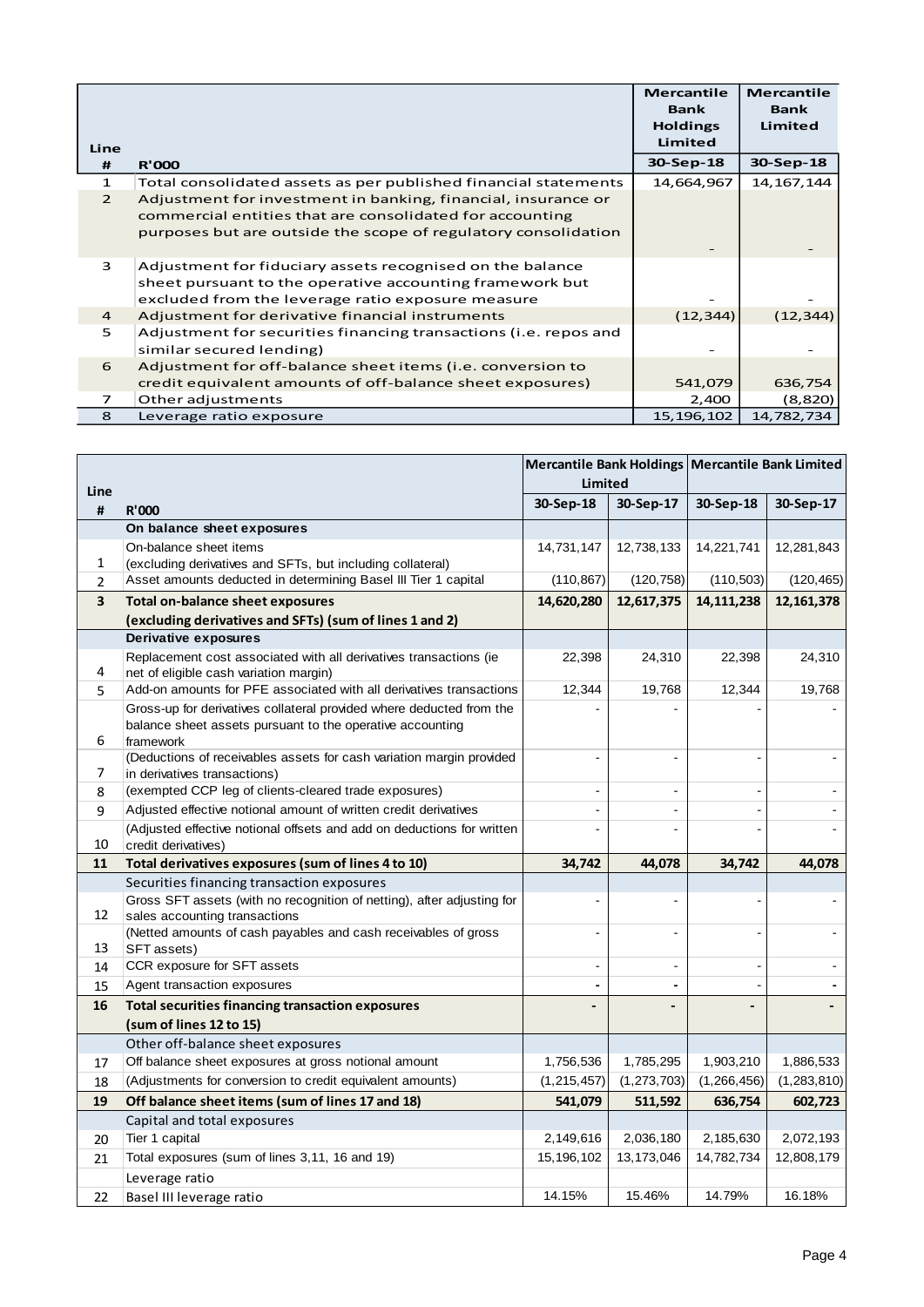### **Liquidity Coverage Ratio (LCR) Disclosure**

In terms of Regulation 43(1)(e)(iii)(F), the Bank's Liquidity Coverage Ratio ("LCR") positions, as at 30 September 2018, are set out below.

|                | Liquidity coverage ratio (LCR) - common disclosure template                             |              |                       |
|----------------|-----------------------------------------------------------------------------------------|--------------|-----------------------|
| Line           |                                                                                         | <b>Total</b> | <b>Total</b>          |
| #              |                                                                                         | Unweighted   | <b>Weighted Value</b> |
|                |                                                                                         | Value        | (Average)             |
|                |                                                                                         | (Average)    | 30 September          |
|                |                                                                                         | 30 September | 2018                  |
|                | <b>R'000</b>                                                                            | 2018         |                       |
|                |                                                                                         |              |                       |
|                | <b>High-Quality Liquid Assets</b>                                                       |              |                       |
| $\mathbf{1}$   | Total high-quality liquid assets (HQLA)                                                 |              | 1,579,276             |
|                |                                                                                         |              |                       |
|                | <b>Cash Outflows</b>                                                                    |              |                       |
| $\overline{2}$ | Retail deposits and deposits from small business customers, of which:                   | 3,761,890    | 206,049               |
| 3              | Stable deposits                                                                         |              |                       |
| 4              | Less-stable deposits                                                                    | 3,761,890    | 206,049               |
| 5              | Unsecured wholesale funding, of which:                                                  | 7,315,840    | 1,864,662             |
| 6              |                                                                                         |              |                       |
|                | Operational deposits (all counterparties) and deposits in networks of cooperative banks |              |                       |
| 7              | Non-operational deposits (all counterparties)                                           | 7,315,840    | 1,864,662             |
| 8              | Unsecured debt                                                                          |              |                       |
| 9              | Secured wholesale funding                                                               |              |                       |
| 10             | Additional requirements, of which:                                                      |              |                       |
| 11             | Outflows related to derivative exposures and other collateral requirements              |              |                       |
| 12             | Outflows related to loss of funding on debt products                                    |              |                       |
| 13             | Credit and liquidity facilities                                                         | 1,196,137    | 46,631                |
| 14             | Other contractual funding obligations                                                   |              |                       |
| 15             | Other contingent funding obligations                                                    | 707,073      | 35,185                |
| 16             | <b>Total Cash Outflows</b>                                                              | 12,980,940   | 2,152,527             |
|                |                                                                                         |              |                       |
|                | <b>Cash Inflows</b>                                                                     |              |                       |
| 17             | Secured lending (e.g. reverse repos)                                                    | $\sim$       |                       |
| 18             | Inflows from fully performing exposures                                                 | 4,885,604    | 3,575,834             |
| 19             | Other cash inflows                                                                      |              |                       |
| 20             | <b>Total Cash Inflows</b>                                                               | 4,885,604    | 3,575,834             |
|                |                                                                                         |              |                       |
|                |                                                                                         |              | <b>Total</b>          |
|                |                                                                                         |              | <b>Adjusted Value</b> |
| 21             | <b>Total HQLA</b>                                                                       |              | 1,579,276             |
| 22             | Total Net Cash Outflows <sup>(2)</sup>                                                  |              | 538,132               |
| 23             | Liquidity Coverage Ratio (%) (3)                                                        |              | 293%                  |
| 1.             | Average balances are based on month-end averages.                                       |              |                       |

2. The Bank has a net cash inflow after applying the run-off factors. Outflows for the purpose of the ratio are, therefore, deemed to be 25% of gross outflows.

3. There is no material difference between Bank and Group.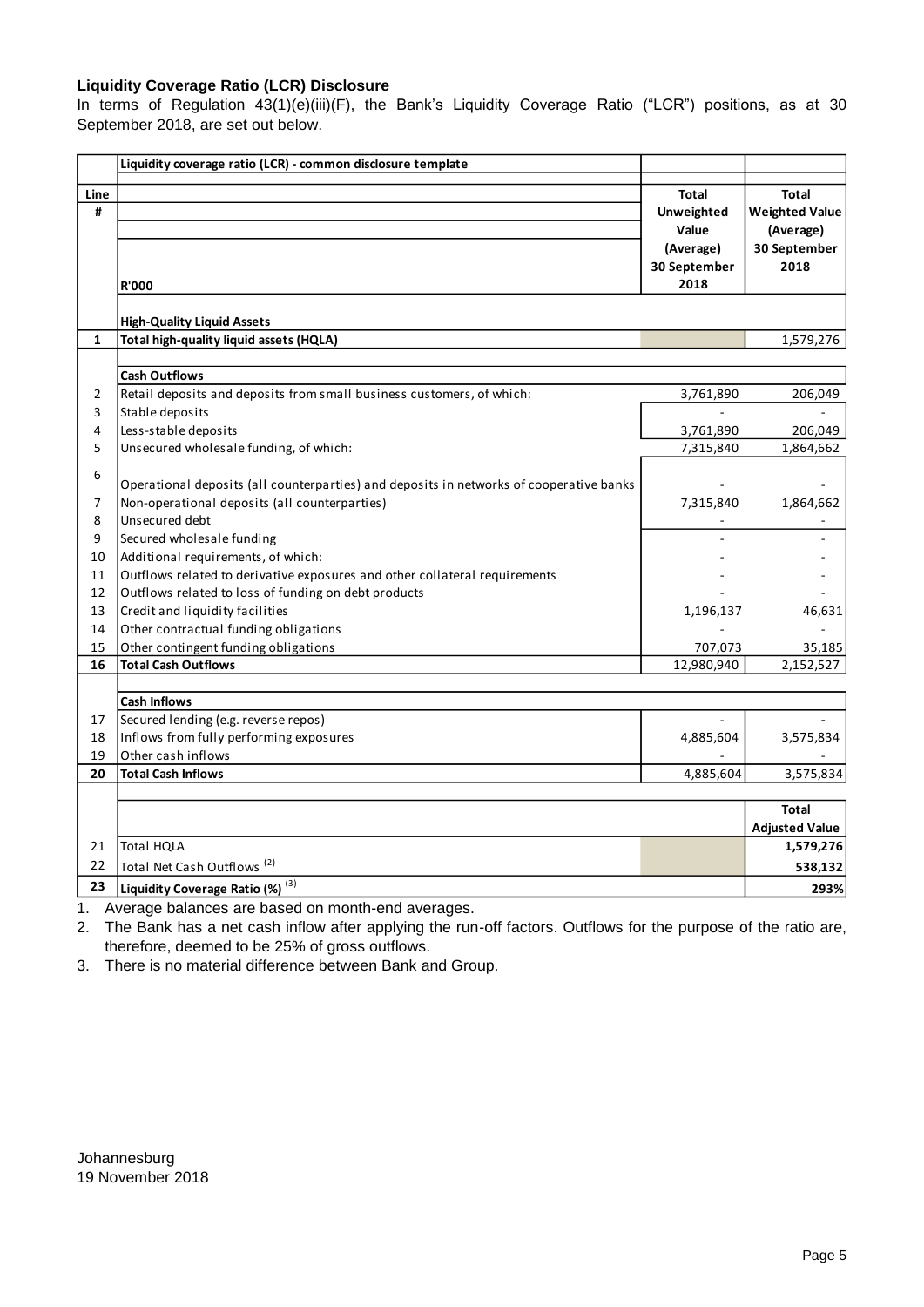#### **COMPOSITION OF CAPITAL DISCLOSURE TEMPLATE**

Nine months\* ended….……………………..(2018-09-30)

| Basel III common disclosure template to be used during the transition of regulatory adjustments |                                                                                                                                                                                                                                                                           |                                                                |                                             |  |
|-------------------------------------------------------------------------------------------------|---------------------------------------------------------------------------------------------------------------------------------------------------------------------------------------------------------------------------------------------------------------------------|----------------------------------------------------------------|---------------------------------------------|--|
|                                                                                                 | <b>Common Equity Tier 1 capital: instruments and reserves</b>                                                                                                                                                                                                             | <b>Mercantile</b><br><b>Bank</b><br><b>Holdings</b><br>Limited | <b>Mercantile</b><br><b>Bank</b><br>Limited |  |
| 1                                                                                               | Directly issued qualifying common share capital (and equivalent for non-joint stock companies) plus<br>related stock surplus                                                                                                                                              | 1,207,270                                                      | 1,483,300                                   |  |
| 2                                                                                               | Retained earnings                                                                                                                                                                                                                                                         | 924,944                                                        | 813,815                                     |  |
| 3                                                                                               | Accumulated other comprehensive income (and other reserves)                                                                                                                                                                                                               | 128,269                                                        | $-982$                                      |  |
| 4                                                                                               | Directly issued capital subject to phase out from CET1 (only applicable to non-joint stock companies)                                                                                                                                                                     | $\blacksquare$                                                 | $\sim$                                      |  |
|                                                                                                 | Public sector capital injections grandfathered until 1 January 2018                                                                                                                                                                                                       | $\sim$                                                         | $\mathbf{r}$                                |  |
| 5                                                                                               | Common share capital issued by subsidiaries and held by third parties (amount allowed in group CET1)                                                                                                                                                                      |                                                                |                                             |  |
| 6                                                                                               | Common Equity Tier 1 capital before regulatory adjustments                                                                                                                                                                                                                | 2,260,483                                                      | 2,296,133                                   |  |
|                                                                                                 | Common Equity Tier 1 capital: regulatory adjustments                                                                                                                                                                                                                      |                                                                |                                             |  |
| 7                                                                                               | Prudential valuation adjustments                                                                                                                                                                                                                                          |                                                                | $\overline{a}$                              |  |
| 8                                                                                               | Goodwill (net of related tax liability)                                                                                                                                                                                                                                   |                                                                |                                             |  |
| 9                                                                                               | Other intangibles other than mortgage-servicing rights (net of related tax liability)                                                                                                                                                                                     | 110,867                                                        | 110,503                                     |  |
| 10                                                                                              | Deferred tax assets that rely on future profitability excluding those arising from temporary differences<br>(net of related tax liability)                                                                                                                                |                                                                |                                             |  |
| 11                                                                                              | Cash-flow hedge reserve                                                                                                                                                                                                                                                   | $\sim$                                                         | $\overline{a}$                              |  |
| 12                                                                                              | Shortfall of provisions to expected losses                                                                                                                                                                                                                                | $\overline{a}$                                                 | $\overline{a}$                              |  |
| 13                                                                                              | Securitisation gain on sale                                                                                                                                                                                                                                               | $\sim$                                                         | $\sim$                                      |  |
| 14                                                                                              | Gains and losses due to changes in own credit risk on fair valued liabilities                                                                                                                                                                                             | $\sim$                                                         | $\ddot{\phantom{a}}$                        |  |
| 15                                                                                              | Defined-benefit pension fund net assets                                                                                                                                                                                                                                   | $\sim$<br>$\sim$                                               | н.<br>$\sim$                                |  |
| 16<br>17                                                                                        | Investments in own shares (if not already netted off paid-in capital on reported balance sheet)<br>Reciprocal cross-holdings in common equity                                                                                                                             | $\overline{a}$                                                 | $\sim$                                      |  |
| 18                                                                                              | Investments in the capital of banking, financial and insurance entities that are outside the scope of<br>regulatory consolidation, net of eligible short positions, where the bank does not own more than 10%<br>of the issued share capital (amount above 10% threshold) |                                                                |                                             |  |
| 19                                                                                              | Significant investments in the common stock of banking, financial and insurance entities that are<br>outside the scope of regulatory consolidation, net of eligible short positions (amount above 10%<br>threshold)                                                       |                                                                |                                             |  |
| 20                                                                                              | Mortgage servicing rights (amount above 10% threshold)                                                                                                                                                                                                                    | $\sim$                                                         | $\mathbf{r}$                                |  |
| 21                                                                                              | Deferred tax assets arising from temporary differences (amount above 10% threshold, net of related tax<br>liability)                                                                                                                                                      |                                                                |                                             |  |
| 22                                                                                              | Amount exceeding the 15% threshold                                                                                                                                                                                                                                        | $\sim$                                                         | $\blacksquare$                              |  |
| 23                                                                                              | of which: significant investments in the common stock of financials                                                                                                                                                                                                       | $\sim$                                                         | $\blacksquare$                              |  |
| 24                                                                                              | of which: mortgage servicing rights                                                                                                                                                                                                                                       |                                                                | ä,                                          |  |
| 25                                                                                              | of which: deferred tax assets arising from temporary differences                                                                                                                                                                                                          | $\sim$                                                         | $\blacksquare$                              |  |
| 26                                                                                              | National specific regulatory adjustments                                                                                                                                                                                                                                  | $\blacksquare$                                                 | $\blacksquare$                              |  |
|                                                                                                 | REGULATORY ADJUSTMENTS APPLIED TO COMMON EQUITY TIER 1 IN RESPECT OF AMOUNTS<br>SUBJECT TO PRE-BASEL III TREATMENT                                                                                                                                                        |                                                                | ä,                                          |  |
|                                                                                                 | OF WHICH: Other intangibles other than mortgage-servicing rights (net of related tax liability)                                                                                                                                                                           |                                                                |                                             |  |
|                                                                                                 | OF WHICH:                                                                                                                                                                                                                                                                 | $\blacksquare$                                                 | $\blacksquare$                              |  |
| 27                                                                                              | Regulatory adjustments applied to Common Equity Tier 1 due to insufficient Additional Tier 1 and Tier<br>2 to cover deductions                                                                                                                                            | $\overline{\phantom{a}}$                                       | ä,                                          |  |
| 28                                                                                              | Total regulatory adjustments to Common equity Tier 1                                                                                                                                                                                                                      | 110,867                                                        | 110,503                                     |  |
| 29                                                                                              | <b>Common Equity Tier 1 capital (CET1)</b>                                                                                                                                                                                                                                | 2,149,616                                                      | 2,185,630                                   |  |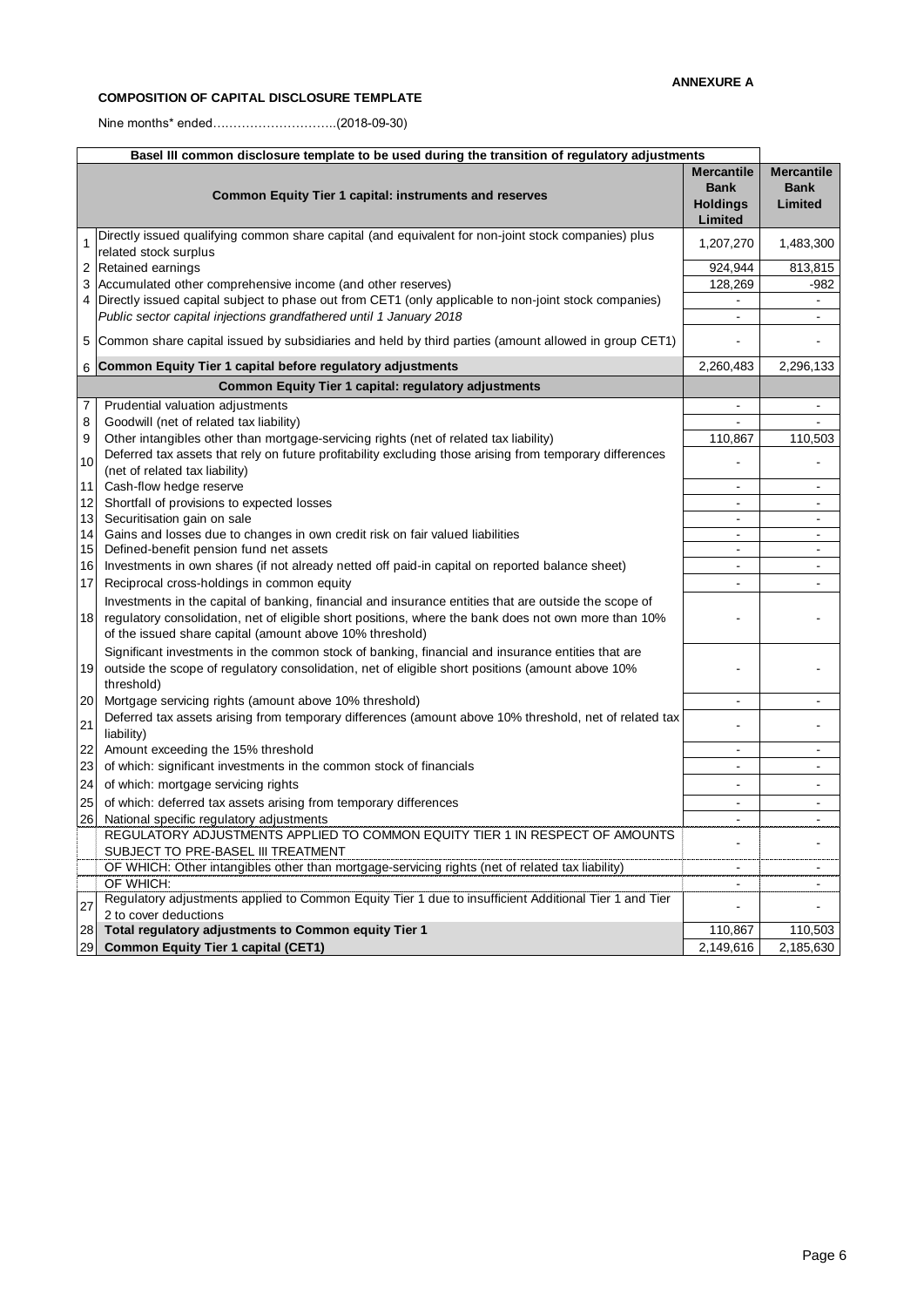|     | <b>Additional Tier 1 capital : instruments</b>                                                                                                                |                          |            |
|-----|---------------------------------------------------------------------------------------------------------------------------------------------------------------|--------------------------|------------|
| 30  | Directly issued qualifying Additional Tier 1 instruments plus related stock surplus                                                                           |                          |            |
| 31  | of which: classified as equity under applicable accounting standards                                                                                          |                          |            |
| 32  | of which: classified as liabilities under applicable accounting standards                                                                                     |                          |            |
|     |                                                                                                                                                               |                          |            |
| 33  | Directly issued capital instruments subject to phase out from Additional Tier 1                                                                               |                          |            |
| 34  | Additional Tier 1 instruments (and CET1 instruments not included in line 5) issued by subsidiaries and<br>held by third parties (amount allowed in group AT1) |                          |            |
| 35  | of which: instruments issued by subsidiaries subject to phase out                                                                                             |                          |            |
|     |                                                                                                                                                               | $\overline{\phantom{0}}$ |            |
| 36  | Additional Tier 1 capital before regulatory adjustments                                                                                                       | ä,                       |            |
|     | Additional Tier 1 capital: regulatory adjustments                                                                                                             |                          |            |
| 37  | Investments in own Additional Tier 1 instruments                                                                                                              |                          |            |
| 38  | Reciprocal cross-holdings in Additional Tier 1 instruments                                                                                                    | ä,                       |            |
|     | Investments in the capital of banking, financial and insurance entities that are outside the scope of                                                         |                          |            |
| 39  | regulatory consolidation, net of eligible short positions, where the bank does not own more than 10% of                                                       |                          |            |
|     | the issued common share capital of the entity (amount above 10% threshold)                                                                                    |                          |            |
| 40  | Significant investments in the capital of banking, financial and insurance entities that are outside the                                                      |                          |            |
|     | scope of regulatory consolidation (net of eligible short positions)                                                                                           |                          |            |
| 41  | National specific regulatory adjustments                                                                                                                      | $\overline{\phantom{0}}$ |            |
|     | REGULATORY ADJUSTMENTS APPLIED TO ADDITIONAL TIER 1 IN RESPECT OF AMOUNTS                                                                                     |                          |            |
|     | SUBJECT TO PRE-BASEL III TREATMENT                                                                                                                            |                          |            |
|     | OF WHICH: [INSERT NAME OF ADJUSTMENT]<br>OF WHICH:                                                                                                            | ۰                        |            |
| 42  | Regulatory adjustments applied to Additional Tier 1 due to insufficient Tier 2 to cover deductions                                                            |                          |            |
| 43  | Total regulatory adjustments to Additional Tier 1 capital                                                                                                     |                          |            |
| 44  | <b>Additional Tier 1 capital (AT1)</b>                                                                                                                        |                          |            |
| 45  | Tier 1 capital (T1 = CET1 + AT1)                                                                                                                              | 2,149,616                | 2,185,630  |
|     | Tier 2 capital and provisions                                                                                                                                 |                          |            |
|     | Directly issued qualifying Tier 2 instruments plus related stock surplus                                                                                      |                          |            |
| 46  |                                                                                                                                                               |                          |            |
| 47  | Directly issued capital instruments subject to phase out from Tier 2                                                                                          |                          |            |
| 48  | Tier 2 instruments (and CET1 and AT1 instruments not included in lines 5 or 34) issued by subsidiaries                                                        |                          |            |
|     | and held by third parties (amount allowed in group Tier 2)                                                                                                    |                          |            |
| 49  | of which: instruments issued by subsidiaries subject to phase out                                                                                             |                          |            |
| 50  | Provisions                                                                                                                                                    | 102,305                  | 90,698     |
| 51  | Tier 2 capital before regulatory adjustments<br>Tier 2 capital : regulatory adjustments                                                                       | 102,305                  | 90,698     |
|     | Investments in own Tier 2 instruments                                                                                                                         |                          |            |
| 52  |                                                                                                                                                               |                          |            |
| 53  | Reciprocal cross-holdings in Tier 2 instruments<br>Investments in the capital of banking, financial and insurance entities that are outside the scope of      |                          |            |
| 54  | regulatory consolidation, net of eligible short positions, where the bank does not own more than 10%                                                          |                          |            |
|     | of the issued common share capital of the entity (amount above the 10% threshold)                                                                             |                          |            |
|     | Significant investments in the capital banking, financial and insurance entities that are outside the                                                         |                          |            |
|     | 55 scope of regulatory consolidation (net of eligible short positions)                                                                                        |                          |            |
| 561 | National specific regulatory adjustments                                                                                                                      | $\blacksquare$           | ۰          |
|     | REGULATORY ADJUSTMENTS APPLIED TO TIER 2 IN RESPECT OF AMOUNTS SUBJECT TO PRE-                                                                                |                          |            |
|     | <b>BASEL III TREATMENT</b>                                                                                                                                    |                          |            |
|     | OF WHICH: [INSERT NAME OF ADJUSTMENT]                                                                                                                         | $\blacksquare$           |            |
|     | OF WHICH:                                                                                                                                                     | $\blacksquare$           | $\sim$     |
| 57  | Total regulatory adjustments to Tier 2 capital                                                                                                                |                          |            |
| 58  | Tier 2 capital (T2)                                                                                                                                           | 102,305                  | 90,698     |
| 59  | Total capital (TC = $T1 + T2$ )                                                                                                                               | 2,251,921                | 2,276,328  |
|     | RISK WEIGHTED ASSETS IN RESPECT OF AMOUNTS SUBJECT TO PRE-BASEL III TREATMENT                                                                                 | 11,579,783               | 11,800,173 |
|     | OF WHICH: [INSERT NAME OF ADJUSTMENT]                                                                                                                         |                          |            |
|     | OF WHICH:                                                                                                                                                     |                          |            |
|     | 60 Total risk weighted assets                                                                                                                                 | 11,579,783               | 11,800,173 |
|     |                                                                                                                                                               |                          |            |